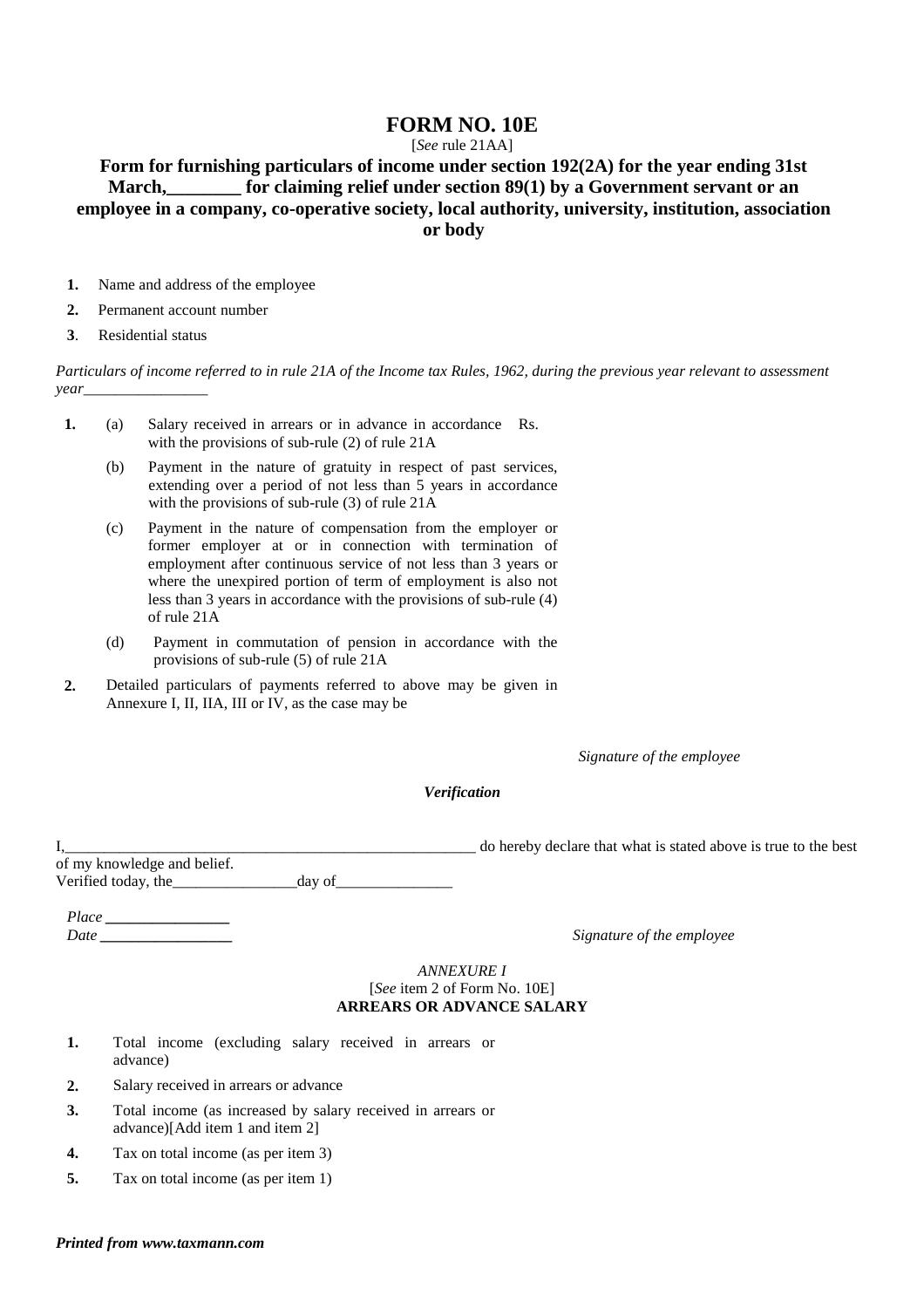- **6.** Tax on salary received in arrears or advance [Difference of item 4 and item 5]
- **7.** Tax computed in accordance with Table "A" [Brought from column 7 of Table "A"]
- **8.** Relief under section 89(1) [Indicate the difference between the amounts mentioned against items 6 and 7]

| Previous<br>year(s) | Total income of<br>the relevant<br>previous year | Salary recieved in<br>arrears or advance<br>relating to the<br>relevant previous | Total income (as<br>increased by salary<br>received in arrears or<br>advance) of the | Tax on total income<br>[as per column(2)] | Tax on total income<br>[as per column(4)] | Difference in tax<br>[Amount under column<br>$(6)$ minus amount under<br>$column (5)$ ] |
|---------------------|--------------------------------------------------|----------------------------------------------------------------------------------|--------------------------------------------------------------------------------------|-------------------------------------------|-------------------------------------------|-----------------------------------------------------------------------------------------|
|                     |                                                  | year as mentioned<br>in $column(1)$                                              | relevant previous year<br>mentioned in                                               |                                           |                                           |                                                                                         |
|                     |                                                  |                                                                                  | $column(1)$ [Add<br>columns $(2)$ and $(3)$ ]                                        |                                           |                                           |                                                                                         |
|                     | (Rs.)                                            | (Rs.)                                                                            | (Rs.)                                                                                | (Rs.)                                     | (Rs.)                                     | (Rs.)                                                                                   |
|                     | 2                                                | 3                                                                                | 4                                                                                    | 5                                         | 6                                         | 7                                                                                       |
|                     |                                                  |                                                                                  |                                                                                      |                                           |                                           |                                                                                         |
|                     |                                                  |                                                                                  |                                                                                      |                                           |                                           |                                                                                         |
|                     |                                                  |                                                                                  |                                                                                      |                                           |                                           |                                                                                         |
|                     |                                                  |                                                                                  |                                                                                      |                                           |                                           |                                                                                         |
|                     |                                                  |                                                                                  |                                                                                      |                                           |                                           |                                                                                         |
|                     |                                                  |                                                                                  |                                                                                      |                                           |                                           |                                                                                         |
|                     |                                                  |                                                                                  |                                                                                      |                                           |                                           |                                                                                         |
|                     |                                                  |                                                                                  |                                                                                      |                                           |                                           |                                                                                         |
|                     |                                                  |                                                                                  |                                                                                      |                                           |                                           |                                                                                         |

TABLE "A" [*See* item 7 of Annexure I]

**Note :** In this Table, details of salary received in arrears or advance relating to different previous years may be furnished.

### *ANNEXURE II*  [*See* item 2 of Form No. 10E]  **GRATUITY**

*Past services extending over a period of 5 years or more but less than 15 years*

- *1.* Gratuity received
- 2. Total income (including gratuity)
- *3.* Tax on total income mentioned against item 2
- *4.* Average rate of tax applicable on total income [Divide amount mentioned against item 3 by amount mentioned against item 2]
- *5.* Tax payable on gratuity by applying the average rate of tax [Multiply average rate of tax mentioned against item 4 with amount of gratuity mentioned against item 1]
- *6.* Total income of two previous years immediately preceding the previous year in which gratuity is received

*(i)* 

 *(ii)* 

*7.* Add one-half of the gratuity mentioned against item 1 in the total income of each of the two preceding previous years mentioned against item 6

(i)

(ii)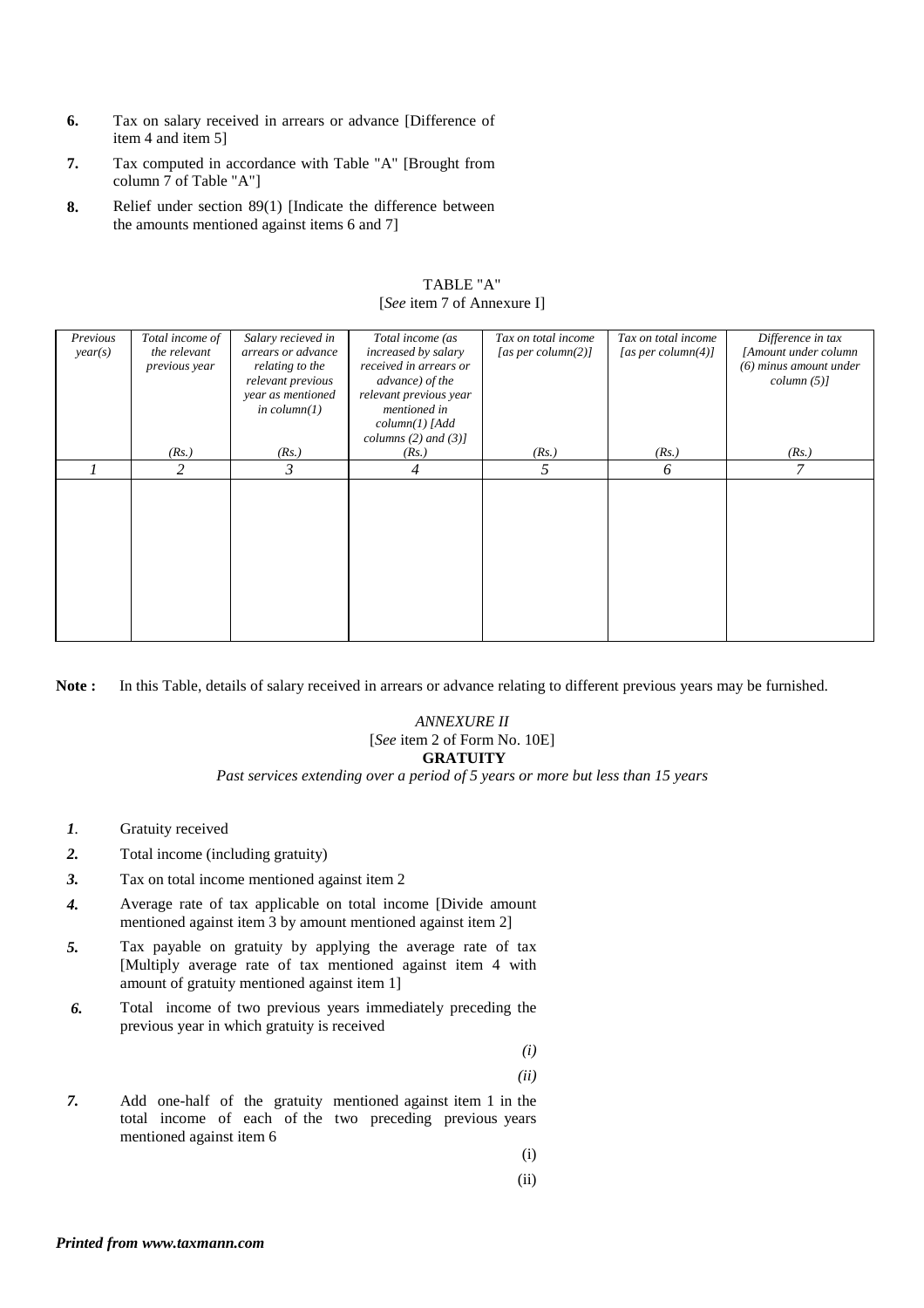*8.* Tax on total income of each of the preceding previous years mentioned against item 7

(i)

(ii)

*9.* Average rate of tax on the total income of each of the two preceding previous years as increased by ½ of gratuity calculated for that year as mentioned against item 7 [Divide the amounts mentioned against items 8(i) and 8(ii) by the

amount mentioned against items 7(i) and 7(ii) respectively]

 (i) (ii)

- *10.* Average of average rates of tax mentioned against item 9 [Add the averages of tax mentioned against items 9(i) and (ii) and divide it by 2]
- *11.* Tax payable on gratuity by applying the average of average rates of tax [Multiply the average against item 10 by the amount of gratuity mentioned against item 1]
- *12.* Relief under section 89(1) [Indicate the difference between the amounts mentioned against items 11 and 5]

# *ANNEXURE IIA*  [*See* item 2 of Form No. 10E] **GRATUITY**

*Past services extending over a period of 15 years and more* 

- *1.* Gratuity received
- 2. Total income (including gratuity)
- *3.* Tax on total income mentioned against item 2
- *4.* Average rate of tax applicable on total income [Divide amount mentioned against item 3 by amount mentioned against item 2]
- *5.* Tax payable on gratuity by applying the average rate of tax [Multiply average rate of tax mentioned against item 4 with amount of gratuity mentioned against item 1]
- *6.* Total income of three previous years immediately preceding the previous year in which gratuity is received

 (i) (ii)

- (iii)
- *7.* Add one-third of the gratuity mentioned against item 1 in the total income of each of the three preceding previous years mentioned against item 6

 (i) (ii)

(iii)

*8.* Tax on total income of each of the preceding previous years mentioned against item 7

(i)

- (ii)
- (iii)
- *9.* Average rate of tax on the total income of each of the three preceding previous years as increased by one-third of gratuity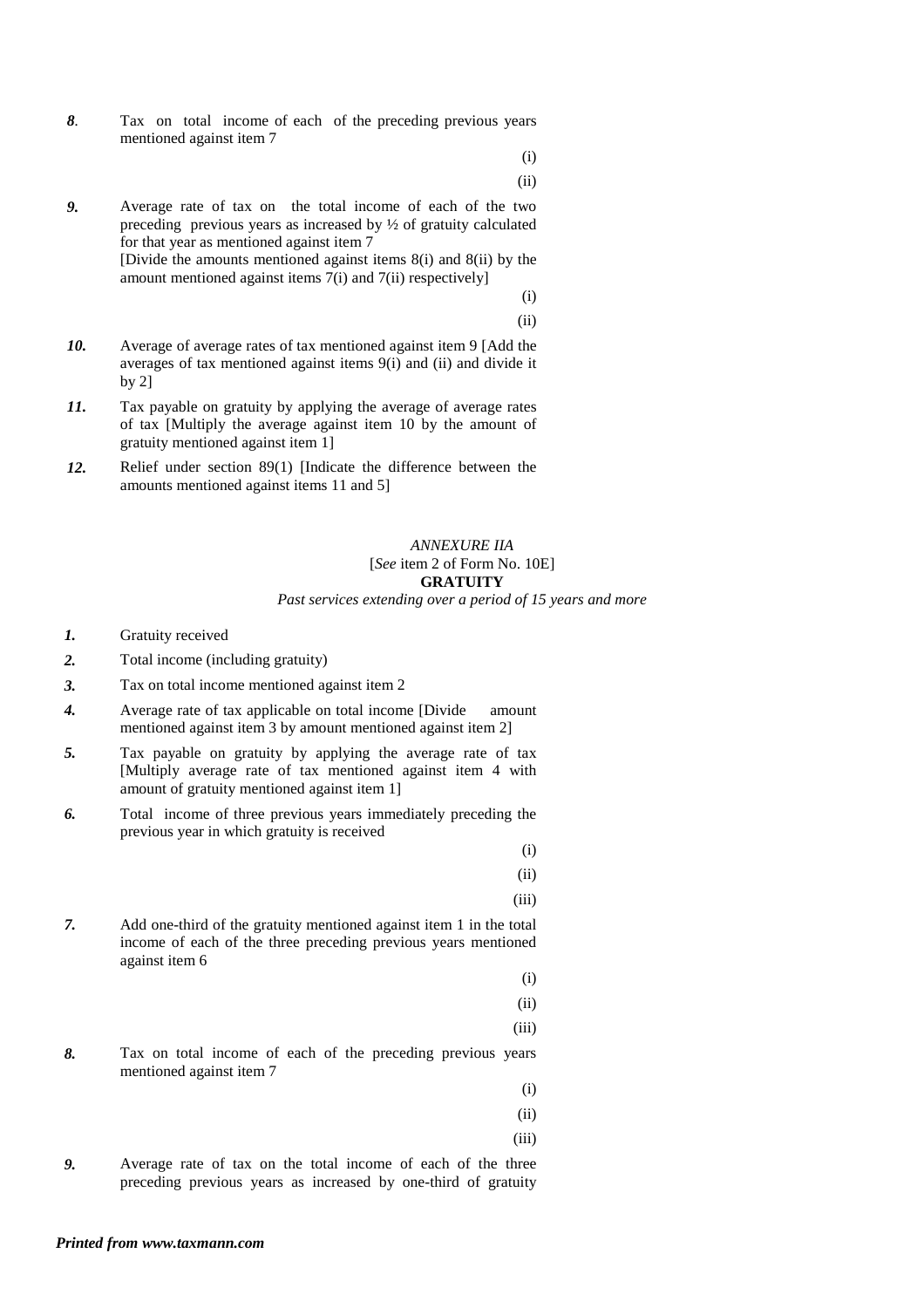calculated for that year as mentioned against item 7 [Divide the amounts mentioned against items 8(i), 8(ii) and 8(iii) by the amount mentioned against items 7(i), 7(ii) and 7(iii) respectively] (i)

(ii)

(iii)

- *10.* Average of average rates of tax mentioned against item 9 [Add the averages of tax mentioned against items 9(i) to (iii) and divide it by 3]
- *11.* Tax payable on gratuity by applying the average of average rates of tax [Multiply the average against item 10 by the amount of gratuity mentioned against item 1]
- *12.* Relief under section 89(1) [Indicate the difference between the amounts mentioned against items 11 and 5]

#### *ANNEXURE III*

### **COMPENSATION ON TERMINATION OF EMPLOYMENT**

 *Condition : After continuous service of three years and where unexpired portion of term of employment is also not less than three years* 

- *1.* Compensation received
- *2.* Total income (including compensation)
- *3.* Tax on total income mentioned against item 2
- *4.* Average rate of tax applicable on total income [Divide amount mentioned against item 3 by amount mentioned against item 2]
- *5.* Tax payable on compensation by applying the average rate of tax [Multiply average rate of tax mentioned against item 4 with amount of compensation mentioned against item 1]
- *6.* Total income of three previous years immediately preceding the previous year in which compensation is received

(i)

(ii)

(iii)

*7.* Add one-third of the compensation mentioned against item 1 in the total income of each of the three preceding previous years mentioned against item 6

(i)

(ii)

(iii)

*8.* Tax on total income of each of the preceding previous years mentioned against item 7

(i)

- (ii)
- (iii)
- *9.* Average rate of tax on the total income of each of the three preceding previous years as increased by one-third of compensation calculated for that year as mentioned against item 7 [Divide the amount mentioned against items  $8(i)$ ,  $8(ii)$  and  $8(iii)$  by the amount mentioned against items  $7(i)$ ,  $7(ii)$  and  $7(iii)$ respectively]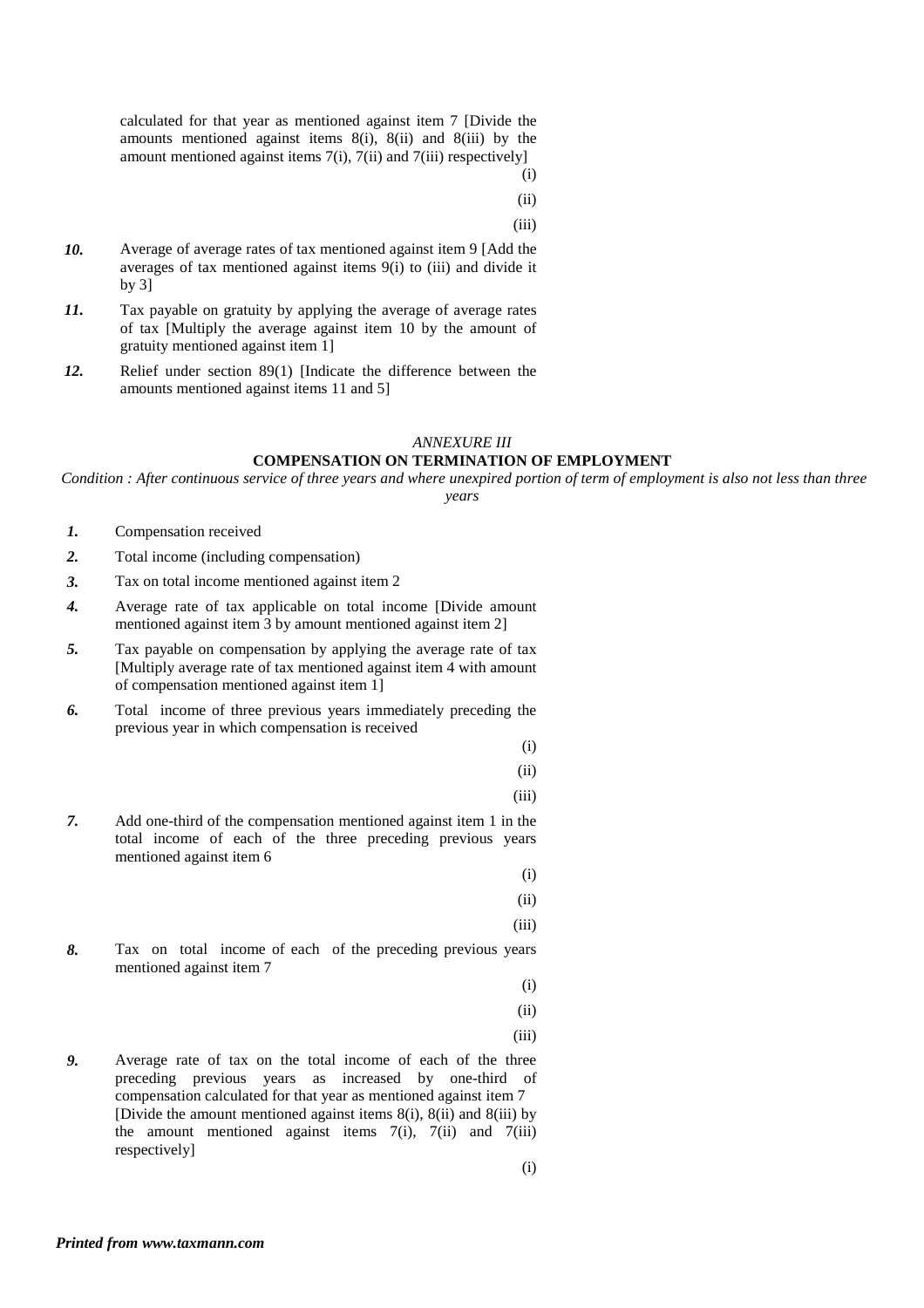(iii)

- *10.* Average of average rates of tax mentioned against item 9 [Divide by three, the total of averages of tax mentioned against items 9(i) to  $(iii)$ ]
- *11.* Tax payable on compensation by applying the average of average rates of tax [Multiply the average against item 10 by the amount of compensation mentioned against item 1]
- *12.* Relief under section 89(1) [Indicate the difference between the amounts mentioned against items 11 and 5]

#### *ANNEXURE IV*   **COMMUTATION OF PENSION**

- *1.* Amount in commutation of pension received
- *2.* Total income (including amount in commutation of pension)
- *3.* Tax on total income mentioned against item 2
- *4.* Average rate of tax applicable on total income [Divide amount mentioned against item 3 by amount mentioned against item 2]
- *5.* Tax payable on amount in commutation of pension by applying the average rate of tax [Multiply average rate of tax mentioned against item 4 with amount in commutation of pension mentioned against item 1]
- *6.* Total income of each of the three previous years immediately preceding the previous year in which amount in commutation of pension is received

(i)

$$
\qquad \qquad \textbf{(ii)}
$$

(iii)

*7.* Add one-third of the amount in commutation of pension mentioned against item 1 in the total income of each of the three preceding previous years mentioned against item 6

(ii)

(i)

- (iii)
- *8.* Tax on total income of each of the preceding previous years mentioned against item 7 (i)

(ii)

(iii)

*9.* Average rate of tax on the total income of each of the three preceding previous years as increased by one-third of the amount in commutation of pension calculated for that year as mentioned against item 7

[Divide the amount mentioned against items  $8(i)$ ,  $8(ii)$  and  $8(iii)$  by the amount mentioned against items  $7(i)$ ,  $7(ii)$  and  $7(iii)$ , respectively]

(i)

(ii)